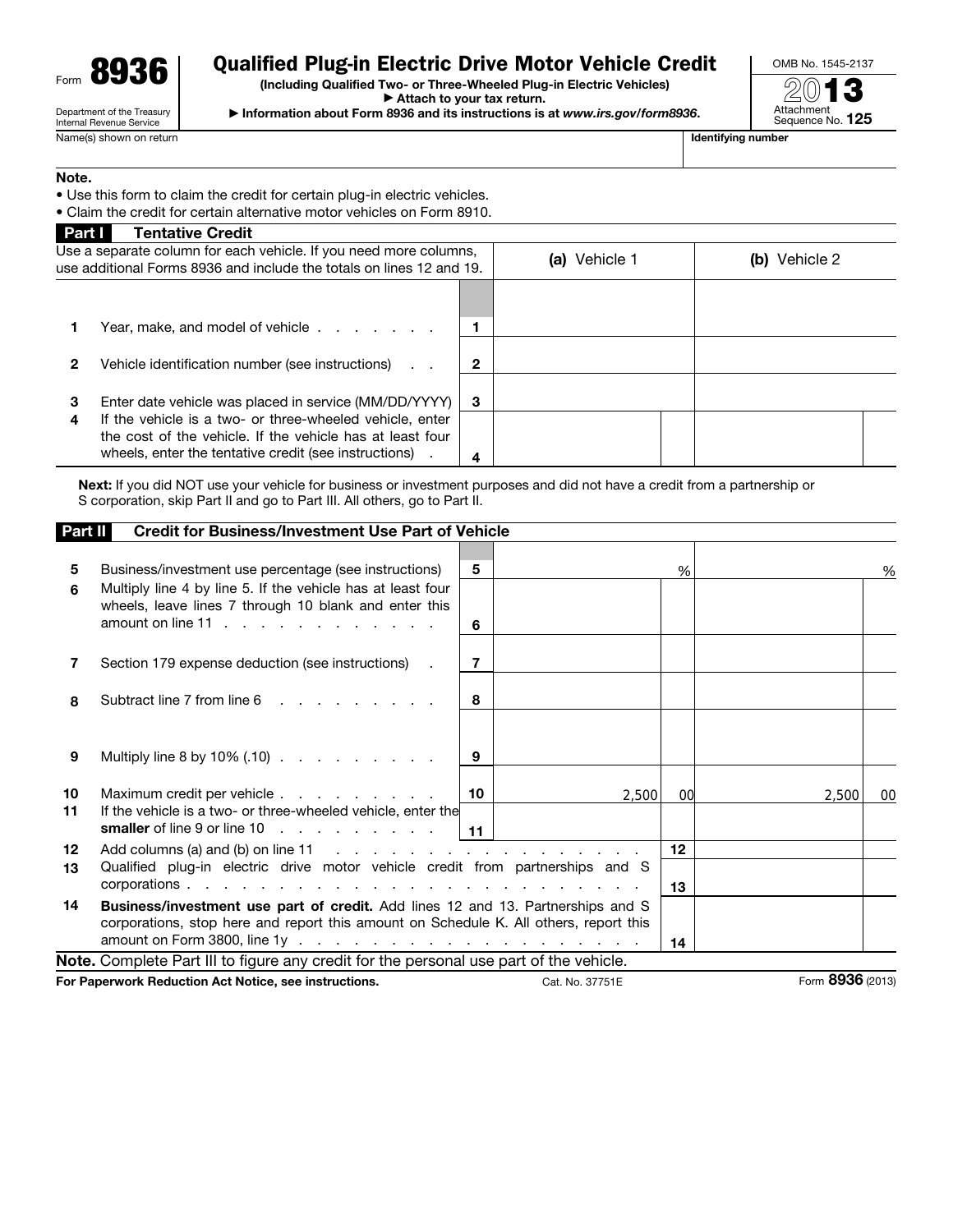|    | <b>Credit for Personal Use Part of Vehicle</b><br>Part III                                                                                                                                                                                                                   |    |               |    |               |  |  |
|----|------------------------------------------------------------------------------------------------------------------------------------------------------------------------------------------------------------------------------------------------------------------------------|----|---------------|----|---------------|--|--|
|    |                                                                                                                                                                                                                                                                              |    | (a) Vehicle 1 |    | (b) Vehicle 2 |  |  |
| 15 | If you skipped Part II, enter the amount from line 4. If<br>you completed Part II, subtract line 6 from line 4. If the<br>vehicle has at least four wheels, leave lines 16 and 17<br>blank and enter this amount on line $18 \cdot \cdot \cdot \cdot$                        | 15 |               |    |               |  |  |
| 16 | Multiply line 15 by 10% $(0.10)$ .                                                                                                                                                                                                                                           | 16 |               |    |               |  |  |
| 17 | Maximum credit per vehicle. If you skipped Part II,<br>enter \$2,500. If you completed Part II, subtract line 11<br>from line 10 $\ldots$ $\ldots$ $\ldots$ $\ldots$ $\ldots$ $\ldots$ $\ldots$                                                                              | 17 |               |    |               |  |  |
| 18 | If the vehicle is a two- or three-wheeled vehicle, enter<br>the smaller of line 16 or line 17. $\ldots$ $\ldots$ $\ldots$                                                                                                                                                    | 18 |               |    |               |  |  |
| 19 | Add columns (a) and (b) on line $18.$ $\ldots$ $\ldots$ $\ldots$ $\ldots$ $\ldots$ $\ldots$ $\ldots$                                                                                                                                                                         |    |               | 19 |               |  |  |
| 20 | Enter the amount from Form 1040, line 46, or Form 1040NR, line 44                                                                                                                                                                                                            |    | 20            |    |               |  |  |
| 21 | Personal credits from Form 1040 or 1040NR (see instructions) example in the contract of the Personal C                                                                                                                                                                       |    |               | 21 |               |  |  |
| 22 | Subtract line 21 from line 20<br>and the company of the company of the company of the company of the company of the company of the company of the company of the company of the company of the company of the company of the company of the company of the comp              |    |               | 22 |               |  |  |
| 23 | Personal use part of credit. Enter the smaller of line 19 or line 22 here and on Form<br>1040, line 53, or Form 1040NR, line 50. Check box c on that line and enter "8936" in<br>the space next to that box. If line 22 is smaller than line 19, see instructions $\ldots$ . |    |               | 23 |               |  |  |

# General Instructions

Section references are to the Internal Revenue Code.

#### Future Developments

For the latest information about developments related to Form 8936 and its instructions, such as legislation enacted after they were published, go to *www.irs.gov/form8936*.

#### What's New

The credit for certain two- or three-wheeled vehicles is scheduled to expire for vehicles acquired after 2013. Do not claim a credit for these vehicles on Form 8936 unless the credit is extended.

#### Purpose of Form

For tax years beginning after 2008, use Form 8936 to figure your credit for qualified plug-in electric drive motor vehicles you placed in service during your tax year. Also use Form 8936 to figure your credit for certain qualified two- or three-wheeled plug-in electric vehicles acquired after 2011 and before 2014. The credit attributable to depreciable property (vehicles used for business or investment purposes) is treated as a general business credit. Any credit not attributable to depreciable property is treated as a personal credit.

Taxpayers that are not partnerships or S corporations, and whose only source of this credit is from those passthrough entities, are not required to complete or file this form. Instead, they can report this credit directly on Form 3800.

### Qualified Plug-in Electric Drive Motor Vehicle

This is a new vehicle with at least four wheels that:

- Is propelled to a significant extent by an electric motor that draws electricity from a battery that has a capacity of not less than 4 kilowatt hours and is capable of being recharged from an external source of electricity, and
- Has a gross vehicle weight of less than 14,000 pounds.

#### Qualified Two- or Three-Wheeled Plug-in Electric Vehicle

This is a new vehicle with two or three wheels that:

• Is capable of achieving a speed of 45 miles per hour or greater,

• Is propelled to a significant extent by an electric motor that draws electricity from a battery that has a capacity of not less than 2.5 kilowatt hours and is capable of being recharged from an external source of electricity, and

• Has a gross vehicle weight of less than 14,000 pounds.

#### Certification and Other Requirements

Generally, you can rely on the manufacturer's (or, in the case of a foreign manufacturer, its domestic distributor's) certification to the IRS that a specific make, model, and model year vehicle qualifies for the credit and, if applicable, the amount of the credit for which it qualifies. The manufacturer or domestic distributor should be able to provide you with a copy of the IRS letter acknowledging the certification of the vehicle.

If, however, the IRS publishes an announcement that the certification for any specific make, model, and model year vehicle has been withdrawn, you cannot rely on the certification for such a vehicle purchased after the date of publication of the withdrawal announcement.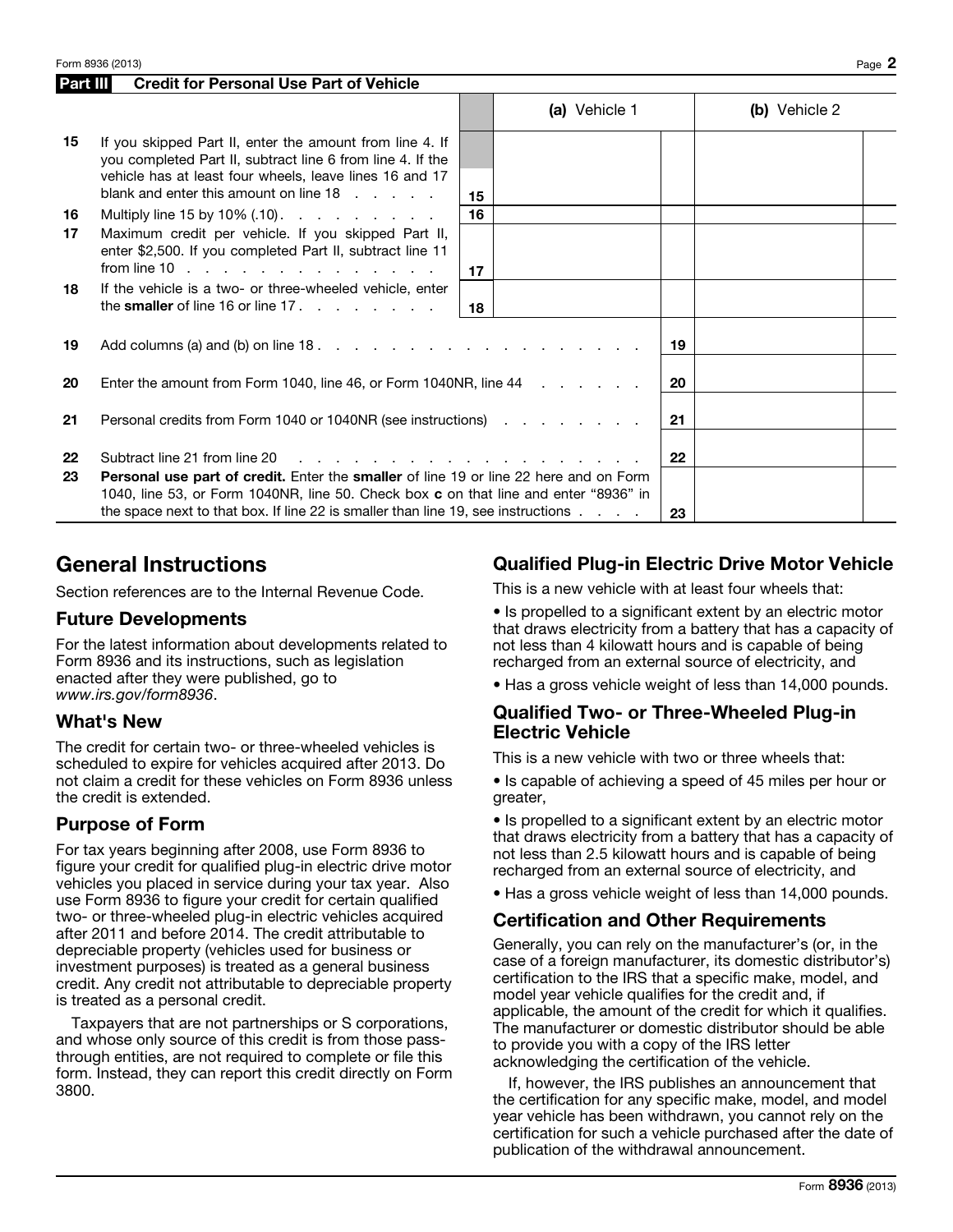If you purchased a vehicle and its certification was withdrawn on or after the date of purchase, you can rely on such certification even if you had not placed the vehicle in service or claimed the credit by the date the withdrawal announcement was published by the IRS. The IRS will not attempt to collect any understatement of tax liability attributable to reliance on the certification as long as you purchased the vehicle on or before the date the IRS published the withdrawal announcement.

The following requirements must be met to qualify for the credit:

• You are the owner of the vehicle. If the vehicle is leased, only the lessor and not the lessee, is entitled to the credit;

• You placed the vehicle in service during your tax year;

• The vehicle is manufactured primarily for use on public streets, roads, and highways;

• The original use of the vehicle began with you;

• You acquired the vehicle for use or to lease to others, and not for resale; and

• You use the vehicle primarily in the United States.

Exception. If you are the seller of a qualified plug-in electric drive motor vehicle or qualified two- or threewheeled plug-in electric vehicle to a tax-exempt organization, governmental unit, or a foreign person or entity, and the use of that vehicle is described in section 50(b)(3) or (4), you can claim the credit, but only if you clearly disclose in writing to the purchaser the amount of the tentative credit allowable for the vehicle (from line 11 of Form 8936). Treat all vehicles eligible for this exception as business/investment property. If you elect to claim the credit, you must reduce cost of goods sold by the amount you entered on line 11 for that vehicle.

More information. For details, see the following.

• Section 30D.

• Notice 2009-89, 2009-48 I.R.B. 714, available at *www.irs.gov/irb/2009-48\_IRB/ar09.html.*

• Notice 2012-54, 2012-52 I.R.B. 773, available at *www.irs.gov/irb/2012-52\_IRB/ar13.html.*

• Notice 2013-67, 2013-45 I.R.B. 470, available at *www.irs.gov/irb/2013-45\_IRB/ar05.html.*

## Credit Phaseout

The credit for vehicles with at least four wheels is subject to a phaseout (reduction) once the vehicle manufacturer (or, for a foreign manufacturer, its U.S. distributor) sells 200,000 of these vehicles to a retailer for use in the United States after 2009. The phaseout begins in the second calendar quarter after the quarter in which the 200,000th vehicle was sold. Then the phaseout allows 50% of the full credit for 2 quarters, 25% of the full credit for 2 additional quarters, and no credit thereafter.

## Basis Reduction

Unless you elect not to claim the credit, you may have to reduce the basis of each vehicle by the sum of the amounts entered on lines 11 and 18 for that vehicle.

### Coordination With Other Credits

A vehicle that qualifies for the qualified plug-in electric drive motor vehicle credit on this form cannot be used to claim the alternative motor vehicle credit on Form 8910.

#### Recapture of Credit

If the vehicle no longer qualifies for the credit, you may have to recapture part or all of the credit. For details, see section 30D(f)(5).

## Specific Instructions

#### Line 2

Enter the vehicle's vehicle identification number (VIN) on line 2. The VIN of a vehicle can be obtained from the registration, title, proof of insurance, or actual vehicle. Generally, the VIN is 17 characters made up of numbers and letters.

#### Line 4

#### Cost or Tentative Credit

For two- or three-wheeled vehicles, enter the cost of the vehicle you entered on line 1. For vehicles with at least four wheels, enter the credit allowable for the year, make, and model of vehicle you entered on line 1. You can generally rely on the manufacturer's (or domestic distributor's) certification to the IRS of the credit allowable as explained above.

Tentative credit amounts acknowledged by the IRS are available at *www.irs.gov/Businesses/Qualified-Vehicles-Acquired-after-12-31-2009.* Or you can visit *IRS.gov* and search for "Plug-In Electric Drive Vehicle Credit (IRC 30D)."

### Line 5

Enter the percentage of business/investment use.

Enter 100% if the vehicle is used solely for business purposes or you are claiming the credit as the seller of the vehicle.

If the vehicle is used for both business purposes and personal purposes, determine the percentage of business use by dividing the number of miles the vehicle is driven during the year for business purposes or for the production of income (not to include any commuting mileage) by the total number of miles the vehicle is driven for all purposes. Treat vehicles used by your employees as being used 100% for business/investment purposes if the value of personal use is included in the employees' gross income, or the employees reimburse you for the personal use. If you report the amount of personal use of the vehicle in your employee's gross income and withhold the appropriate taxes, enter "100%" for the percentage of business/investment use.

If during the tax year you convert property used solely for personal purposes to business/investment use (or vice versa), figure the percentage of business/investment use only for the number of months you use the property in your business or for the production of income. Multiply that percentage by the number of months you use the